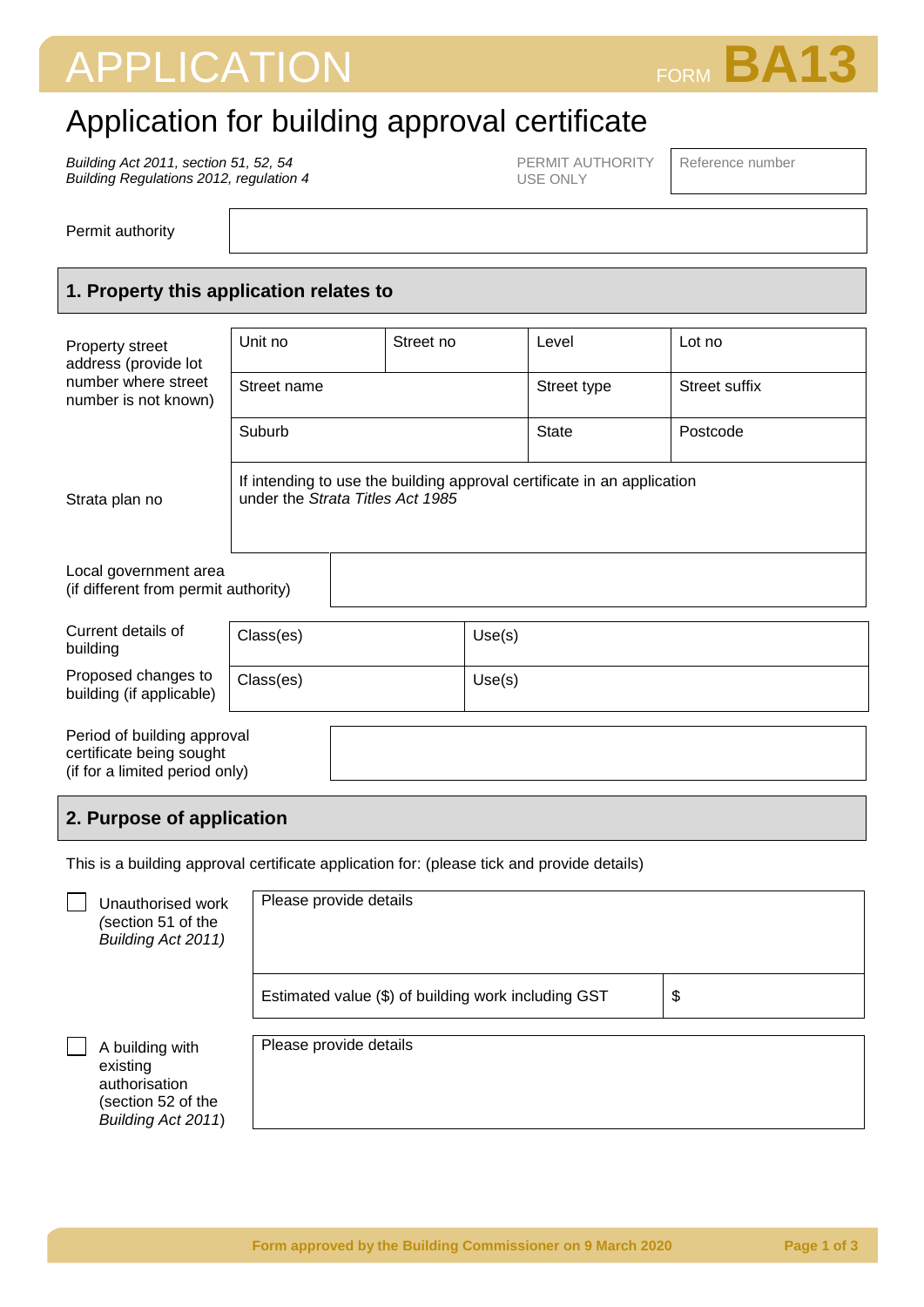#### **3. Owner details**

| Where there are multiple owners, please attach a list with the names and signatures of each owner. If each of those |  |  |  |
|---------------------------------------------------------------------------------------------------------------------|--|--|--|
| owners requires a copy of the building approval certificate, please also provide forwarding details for each owner. |  |  |  |

| Owner's name                            |                      |       |              |             |          |                            |
|-----------------------------------------|----------------------|-------|--------------|-------------|----------|----------------------------|
| Street address<br>(provide lot number   | Unit no<br>Street no |       |              | Level       |          | Lot no                     |
| where street<br>number is not<br>known) | Street name          |       |              | Street type |          | <b>Street suffix</b>       |
|                                         | Suburb               | State |              |             | Postcode | Country (if not Australia) |
| <b>OR</b>                               |                      |       |              |             |          |                            |
| PO Box address                          | PO Box no            |       |              |             |          |                            |
|                                         | Suburb               |       | <b>State</b> |             | Postcode | Country (if not Australia) |
| Email address                           |                      |       |              |             |          |                            |
| Phone/fax                               | Phone no             |       |              | Fax         |          |                            |
| Owner's signature*                      |                      |       |              |             |          | Date                       |

\*If you are authorised to sign on behalf of the owner, please provide your written legal authorisation with your application.

# **4. Applicant details**

 $\Gamma$ 

| Applicant's name                      |                      |              |              |             |                      |                            |
|---------------------------------------|----------------------|--------------|--------------|-------------|----------------------|----------------------------|
| Street address<br>(provide lot number | Unit no<br>Street no |              |              | Level       |                      | Lot no                     |
| where street number<br>is not known)  | Street name          |              |              | Street type | <b>Street suffix</b> |                            |
|                                       | Suburb               | <b>State</b> |              |             | Postcode             | Country (if not Australia) |
| <b>OR</b>                             |                      |              |              |             |                      |                            |
| PO Box address                        | PO Box no            |              |              |             |                      |                            |
|                                       | Suburb               |              | <b>State</b> |             | Postcode             | Country (if not Australia) |
|                                       |                      |              |              |             |                      |                            |
| Email address                         |                      |              |              |             |                      |                            |
| Phone/fax                             | Phone no             |              |              | Fax         |                      |                            |